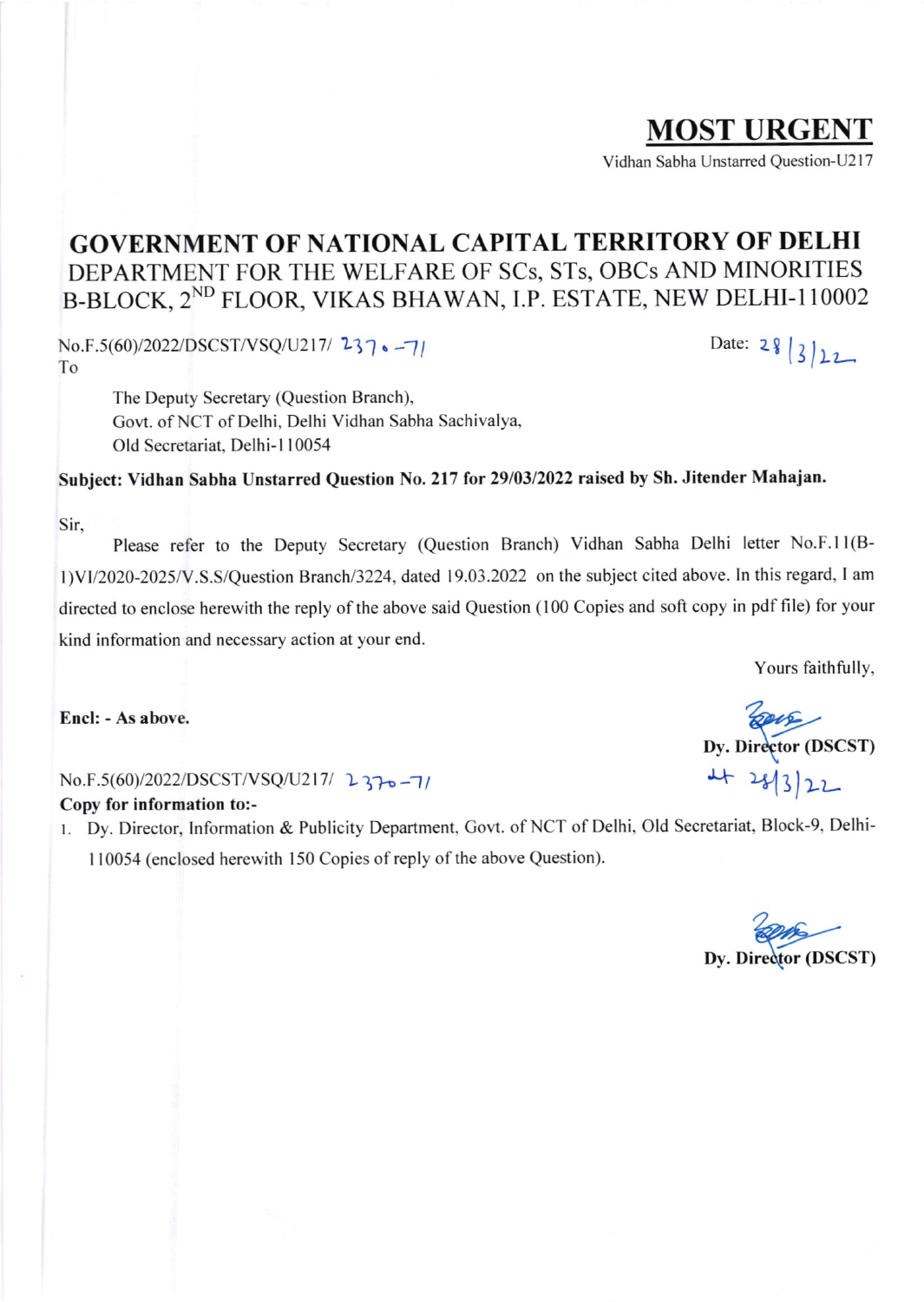## राष्ट्रीय राजधानी क्षेत्र दिल्ली सरकार

# अनुसूचित जाति/अनुसूचित जनजाति/अन्य पिछड़ा वर्ग कल्याण विभाग<br>बी–ब्लाक, द्वितीय तल, विकास भवन, आई0 पी0 एस्टेट, नई दिल्ली–110002

ई-मेल:scstscholarship.delhi@gov.inवेबसाईट:www.scstwelfare.delhigovt.nic.in

अतारांकित प्रश्न संख्या 217 29 मार्च, 2022 दिनांक श्री जितेन्द्र महाजन प्रश्नकर्ता क्या माननीय समाज कल्याण मंत्री यह बताने की कृपा करेंगे कि:-

| Я.<br>सं. | प्रश्न                                                                      | उत्तर                                                                                                                                                                                                                                                                                                                                                                                                                                  |
|-----------|-----------------------------------------------------------------------------|----------------------------------------------------------------------------------------------------------------------------------------------------------------------------------------------------------------------------------------------------------------------------------------------------------------------------------------------------------------------------------------------------------------------------------------|
| क         | सरकार तथा भारत सरकार द्वारा <br>चलाई जा रही है; और                          | एससी, एसटी, ओबीसी, माइनॉरिटीज इस विभाग द्वारा एससी, एसटी, ओ.बी.सी के<br>के लिए कौन–कौन सी सुविधा दिल्ली लिए दिल्ली सरकार तथा भारत सरकार द्वारा<br>चलाई जा रही योजनाओं का विवरण अनुलग्नक<br>''क'' में वर्णित है।<br>राजस्व विभाग द्वारा संचालित अल्पसंख्यक<br>समुदाय से संबंधित योजनाओं का विवरण<br>अनुलग्नक "ग" में वर्णित है।                                                                                                         |
| ख         | कितने लोगों ने आवेदन किया तथा<br>जा रहा है, पूर्ण जानकारी उपलब्ध<br>करायें? | अब तक इन योजनाओं के अंतर्गत इस विभाग द्वारा एससी, एसटी, ओ.बी.सी के<br>लिए दिल्ली सरकार तथा भारत सरकार द्वारा<br>कितने लोगों को इसका लाभ दिया चलाई जा रही योजनाओं के अन्तर्गत प्राप्त<br>आवेदनों तथा लाभर्थियों का सम्पूर्ण विवरण<br>अनुलग्नक ''ख'' में वर्णित है।<br>राजस्व विभाग द्वारा संचालित अल्पसंख्यक<br>समुदाय से संबंधित योजनाओं के अंतर्गत प्राप्त <br>आवेदनों तथा लाभार्थियों का संपूर्ण विवरण<br>अनुलग्नक "ग" मे वर्णित है। |
|           |                                                                             |                                                                                                                                                                                                                                                                                                                                                                                                                                        |